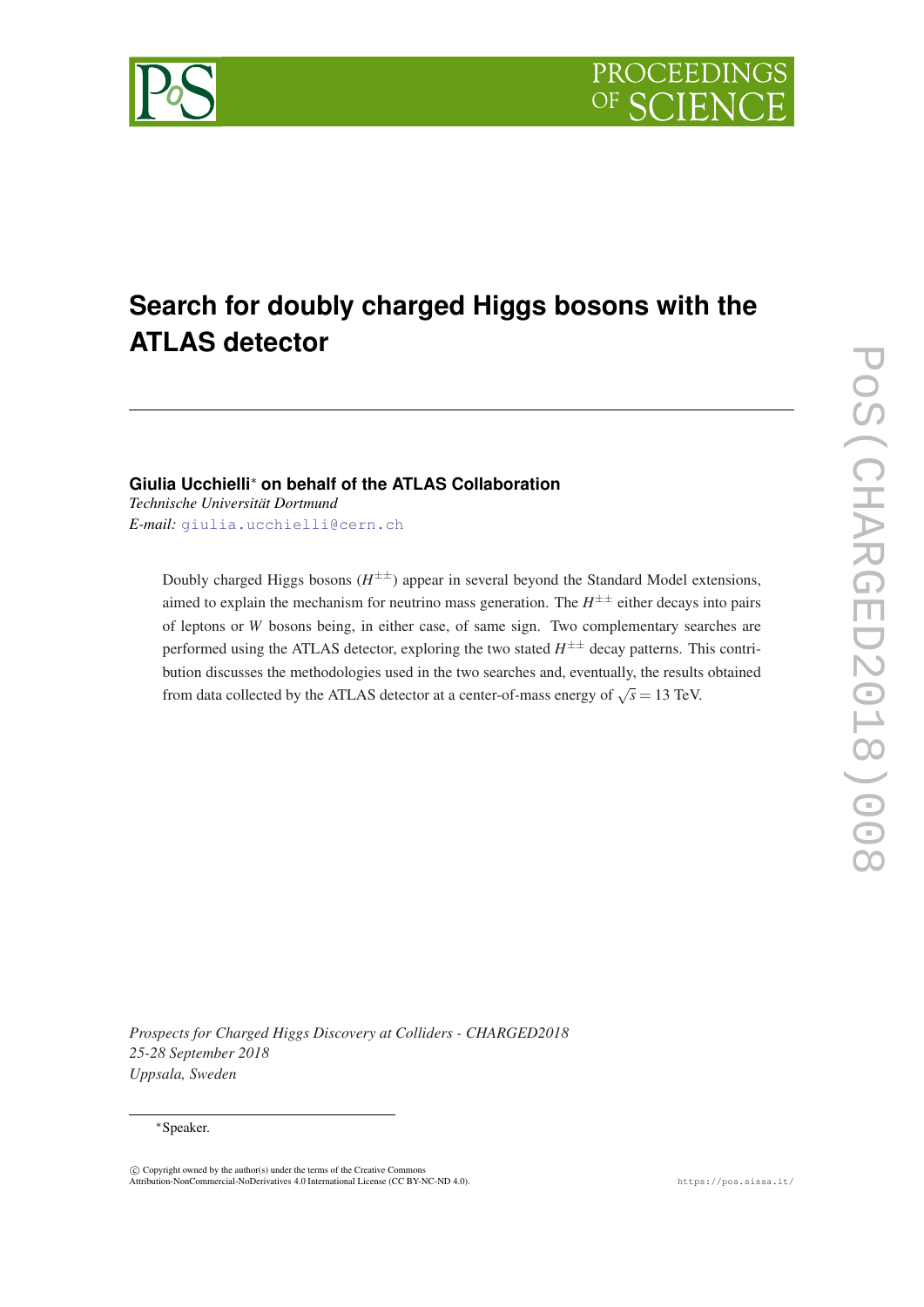# 1. Doubly charged Higgs bosons

Doubly charged Higgs bosons ( $H^{\pm\pm}$ ) appear in many extensions of the Standard Model, such as left-right symmetric models (LRSM) [\[1\]](#page-8-0), Higgs triplets (HTM) [\[2,](#page-8-0) [3](#page-8-0)], Zee-Babu [[4](#page-8-0), [5\]](#page-8-0) or Georgi-Machacek [\[6\]](#page-8-0) models. Here we concentrate on the phenomenology of LRSM and HTM, which both introduce a Higgs boson triplet containing  $H^{\pm\pm}$  and which were investigated by the ATLAS experiment [[7](#page-8-0)]. Neutrino mass generation happens through the See-Saw mechanism. In LRSM right-handed counterparts for fermions, as well as for *Z* and *W* bosons, appear and restore the symmetry in weak interactions at energy scales of ∼TeV.

#### 1.1 Production and decay

The dominant production mode for  $H^{\pm\pm}$  at the LHC is Drell-Yan pair production, as shown in Figure 1. The cross-section for this process depends on the model and on the mass of the  $H^{\pm\pm}$ . It varies between ~ 10<sup>-3</sup> − 10 fb, decreasing rapidly with  $m_{H^{\pm\pm}}$ . Single  $H^{\pm\pm}$  production via vector boson fusion or  $H^{\pm\pm}$  associated production with  $H^\pm$  have a lower cross-section compared to pair production, and are here neglected [\[8\]](#page-8-0).



Figure 1: Doubly charged higgs boson pair production via Drell-Yan.

The branching ratio for  $H^{\pm\pm}$  depends on the vacuum expectation value (VEV) of the Higgs triplet<sup>1</sup> containing  $H^{\pm\pm}$ . For very small values of the VEV  $H^{\pm\pm}$  decay into pairs of leptons, while for larger values of the VEV the main decay mode is  $H^{\pm\pm} \to W^{\pm}W^{\pm}$ . In the following, only decays into light leptons  $(e, \mu)$  are considered, either originating from  $H^{\pm\pm}$  or  $W^\pm$ .

# 2. Search for  $H^{\pm\pm} \to \ell^\pm \ell^\pm$

The analysis presents a clean signature composed by two-to-four leptons [[9\]](#page-8-0). The  $4\ell$  final state has an efficiency×acceptance (A× $\varepsilon$ ) of 57.2%, followed by 33.7% in the 3 $\ell$  final state and 9.1% in the  $2\ell$  channel. Table [1](#page-2-0) shows the definition of the analysis regions. Each signal region is defined by the presence of at least one same-sign lepton pair; the kinematics of the pair is exploited to set a lower cut on the pair  $p_T > 100$  GeV and  $\Delta R < 3.5$ . When two same-sign pairs are present in the event, an optimised mass-equality requirement is used to select signal events. The major background for this topology arises from misreconstructed objects: electron charge misidentification and *nonprompt* (also referred to as *fake*) leptons. The latter component is identified with leptons which originate from secondary decays of particles inside jets, wrongly reconstructed as coming from the

<sup>&</sup>lt;sup>1</sup>The VEV is bounded by  $\rho = M_{W_L}^2 / \cos^2 \theta_W M_Z^2$  precision measurements to be < 1 GeV.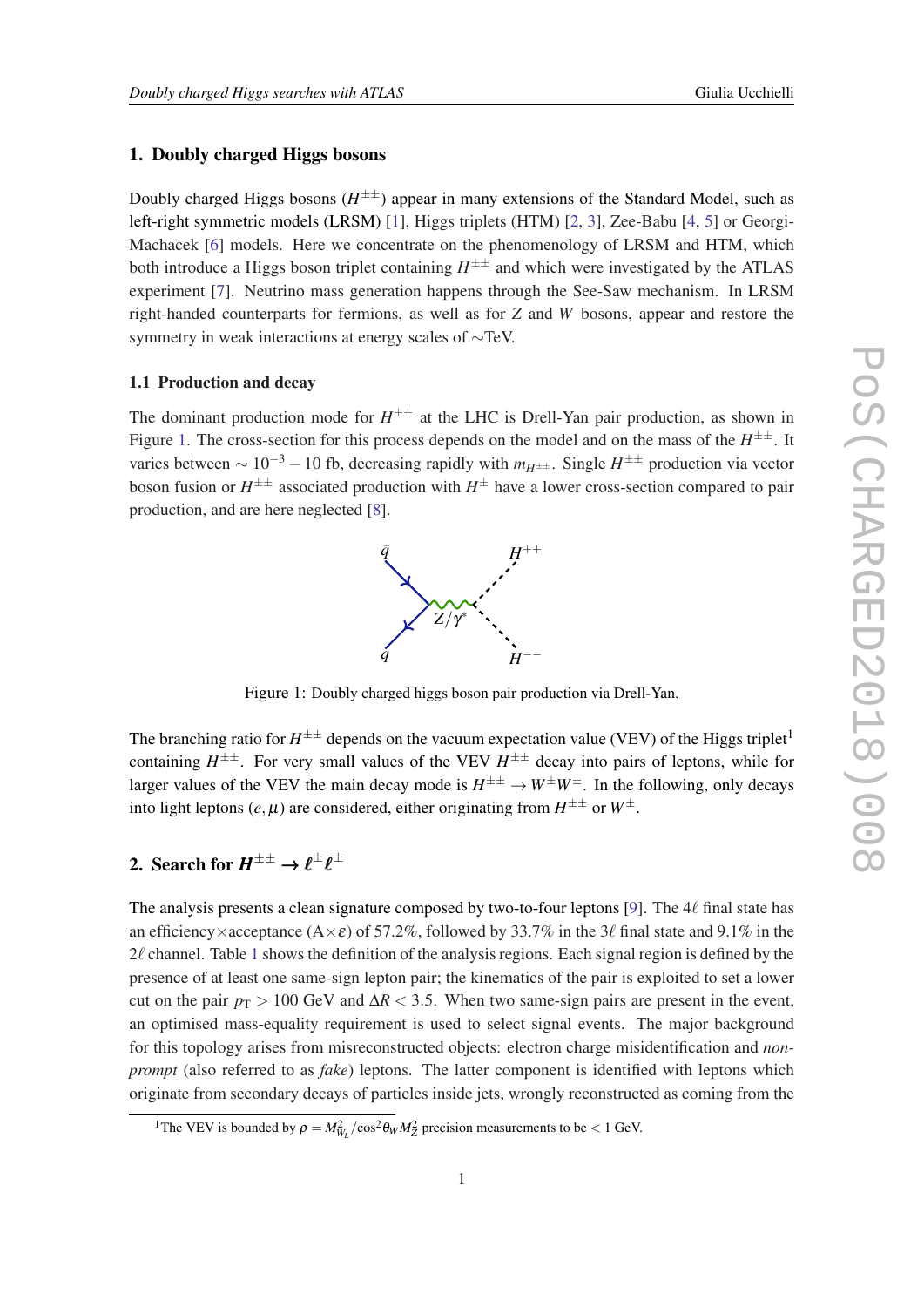<span id="page-2-0"></span> $\equiv$ 

| Region                                       |                  | Control Regions                 |                                                                      |                       | Validation Regions                                                   |                                                |                       | Signal Regions                                                  |                                                |
|----------------------------------------------|------------------|---------------------------------|----------------------------------------------------------------------|-----------------------|----------------------------------------------------------------------|------------------------------------------------|-----------------------|-----------------------------------------------------------------|------------------------------------------------|
| Channel                                      | OCCR             | <b>DBCR</b>                     | 4LCR                                                                 | <b>SCVR</b>           | 3LVR                                                                 | 4LVR                                           | 1P2L                  | 1P3L                                                            | 2P4L                                           |
| Electron channel                             | $e^{\pm}e^{\mp}$ | $e^{\pm}e^{\pm}e^{\mp}$         |                                                                      | $e^{\pm}e^{\pm}$      | $e^{\pm}e^{\pm}e^{\mp}$                                              |                                                | $e^{\pm}e^{\pm}$      | $e^{\pm}e^{\pm}e^{\mp}$                                         |                                                |
| Mixed channel                                |                  | $e^{\pm}\mu^{\pm}\ell^{\mp}$    | $\begin{array}{c} \ell^\pm \ell^\pm\\ \ell^\mp \ell^\mp \end{array}$ | $e^{\pm}\mu^{\pm}$    | $e^{\pm} \mu^{\pm} \ell^{\mp}$<br>$\ell^\pm\ell^\pm\ell^{\prime\mp}$ | $\ell^{\pm} \ell^{\pm}$<br>$\ell \pm \ell \pm$ | $e^{\pm} \mu^{\pm}$   | $e^{\pm} \mu^{\pm} \ell^{\mp}$<br>$\rho \pm \rho \pm \rho' \mp$ | $\ell^{\pm} \ell^{\pm}$<br>$\rho \mp \rho \mp$ |
| Muon channel                                 |                  | $\mu^{\pm} \mu^{\pm} \mu^{\mp}$ |                                                                      | $\mu^{\pm} \mu^{\pm}$ | $\mu^{\pm} \mu^{\pm} \mu^{\mp}$                                      |                                                | $\mu^{\pm} \mu^{\pm}$ | $\mu^{\pm} \mu^{\pm} \mu^{\mp}$                                 |                                                |
| $m(e^{\pm}e^{\pm})$ [GeV]                    | [130, 2000]      | [90, 200)                       |                                                                      | [130, 200]            | [90, 200)                                                            |                                                | $[200,\infty)$        | $[200,\infty)$                                                  |                                                |
| $m(\ell^{\pm} \ell^{\pm})$ [GeV]             |                  | [90, 200)                       | [60, 150)                                                            | [130, 200]            | [90, 200)                                                            | [150, 200]                                     | $[200,\infty)$        | $[200,\infty)$                                                  | $[200,\infty)$                                 |
| $m(\mu^{\pm}\mu^{\pm})$ [GeV]                |                  | [60, 200)                       |                                                                      | [60, 200)             | [60, 200)                                                            |                                                | $[200,\infty)$        | $[200,\infty)$                                                  |                                                |
| b-jet veto                                   |                  | ✓                               | ℐ                                                                    |                       | ✓                                                                    | ✓                                              |                       |                                                                 |                                                |
| $Z$ veto                                     |                  | inverted                        |                                                                      |                       | ✓                                                                    |                                                |                       |                                                                 |                                                |
| $\Delta R(\ell^{\pm},\ell^{\pm}) < 3.5$      |                  |                                 |                                                                      |                       |                                                                      |                                                |                       |                                                                 |                                                |
| $p_T(\ell^{\pm}\ell^{\pm}) > 100~\text{GeV}$ |                  |                                 |                                                                      |                       |                                                                      |                                                |                       |                                                                 |                                                |
| $\sum  p_{\rm T}(\ell)  > 300~{\rm GeV}$     |                  |                                 |                                                                      |                       |                                                                      |                                                |                       |                                                                 |                                                |
| $\Delta M/\bar{M}$ requirement               |                  |                                 |                                                                      |                       |                                                                      |                                                |                       |                                                                 |                                                |
|                                              |                  |                                 |                                                                      |                       |                                                                      |                                                |                       |                                                                 |                                                |

Table 1: Summary of all analysis regions [[9\]](#page-8-0).

interaction point  $(\text{IP})^2$ . Leptons which, on the contrary, are produced in the IP are referred to as *prompt* leptons. Standard Model processes, such as diboson  $(VV, V = Z, W)$  or  $t\bar{t}V$  production, are also considered and mostly affecting the  $4\ell$  signal region. Backgrounds are studied and constrained in dedicated control and validation regions (see Table 1), which are designed to assess the goodness of the prediction before applying the techniques to the signal region<sup>3</sup>.

#### 2.1 Background estimation

As stated, the two major background contributions arise from misreconstructed objects, for which data-driven techniques are preferred over simulation both because of the complexity of the processes involved in particle-detector interaction and of the detector complexity itself. The probability for an electron to be reconstructed with incorrect charge is estimated from a sample of  $Z \rightarrow ee$ events, where the *ee* pair is either opposite- or same-sign [[10\]](#page-8-0). A *scale-factor* is measured as the ratio between the probabilities measured in data and simulation, and applied to the simulation (mainly Drell-Yan and  $t\bar{t}$  events) to correct for its mismodelling. The contribution from events containing at least one fake lepton is estimated relaxing the requirement on lepton isolation or quality, using the *fake-factor* method [[10\]](#page-8-0). The fake-factor is measured in bins of  $p<sub>T</sub>$  and can be applied to events with any lepton multiplicity. Lastly, the background composed by events containing prompt leptons (e.g.  $VV$ ,  $t\bar{t}V$ ) is estimated directly from the simulation. The goodness of background prediction is tested in the validation regions (Tab. 1), where a good agreement between data and the total expected background is observed.

#### 2.2 Systematic uncertainties

Theory uncertainties which, for most of the simulated samples, account for PDF uncertainties, PDF set and QCD scale variation, are subdominant in most of the analysis regions. The leading

<sup>&</sup>lt;sup>2</sup>A detailed overview on backgrounds from mis-identified objects can be found in Ref. [[10\]](#page-8-0).

<sup>&</sup>lt;sup>3</sup>For example, the DBCR (Tab. 1) is very pure in diboson events and is used to extract the normalization factor for this background from data. The goodness of the extrapolation is tested in the 3LVR and eventually applied to the 1P3L signal region.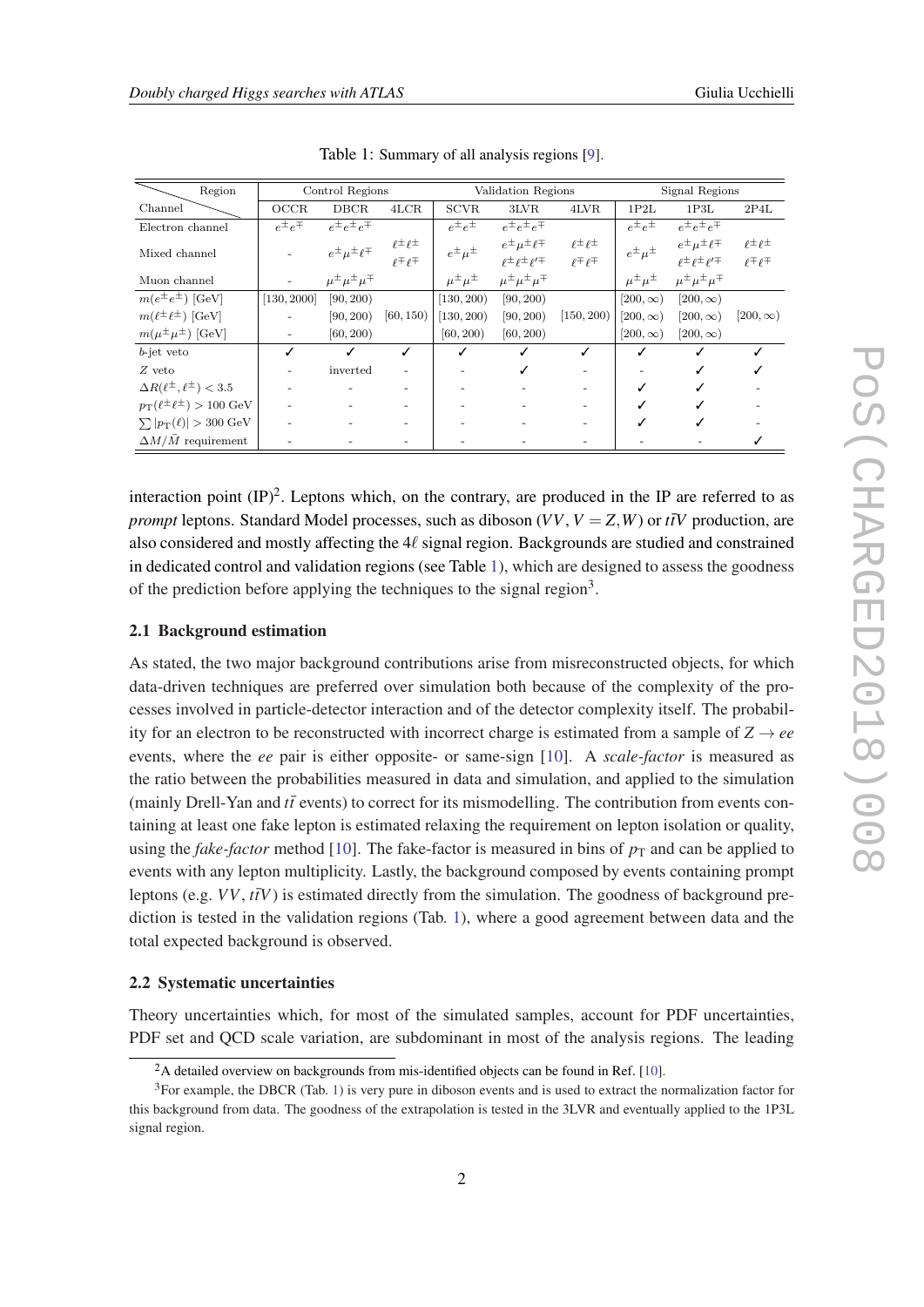<span id="page-3-0"></span>experimental uncertainties arise from the data-driven background estimation. The experimental uncertainty related to the charge misidentification probability of electrons arises from the statistical uncertainty of the  $Z \rightarrow ee$  sample used in the measurement. They range between 10% and 20% as a function of the electron  $p<sub>T</sub>$  and  $\eta$ . The experimental uncertainty due to the fake-lepton background is evaluated by varying the nominal fake-factor [[9](#page-8-0)] measurement to account for different fake composition and for the uncertainty on the normalization for simulated events, which need to be subtracted from data when measuring the fake-factor. The uncertainty varies between 10% to  $20\%$  across all  $p<sub>T</sub>$  bins.

#### 2.3 Fit results

The statistical analysis of the results implements a maximum-likelihood binned fit of the dilepton invariant mass distribution in control and signal regions. The likelihood is defined by the product of a Poisson probability density function describing the observed number of events and Gaussian distributions to constrain nuisance parameters associated with systematic uncertainties. The normalizations for the diboson and for Drell-Yan backgrounds are constrained from control regions and applied to the signal regions. No significant excess is observed in any of the signal regions, as shown in Figure 2.



Figure 2: Comparison between data and simulation in representative signal regions: SR1P2L  $(e^{\pm}e^{\pm})$  [\(a\)](#page-0-0), SR1P2L  $(e^{\pm}\mu^{\pm})$  [\(b\)](#page-0-0), SR1P3L  $(e^{\pm}\mu^{\pm}\ell^{\mp})$  [\(c\)](#page-0-0) and SR2P4L [\(d\)](#page-0-0) [[9\]](#page-8-0).

In the SR2P4L (Fig. 2d) only one event is observed and found compatible with a *ZZ*<sup>∗</sup> background event.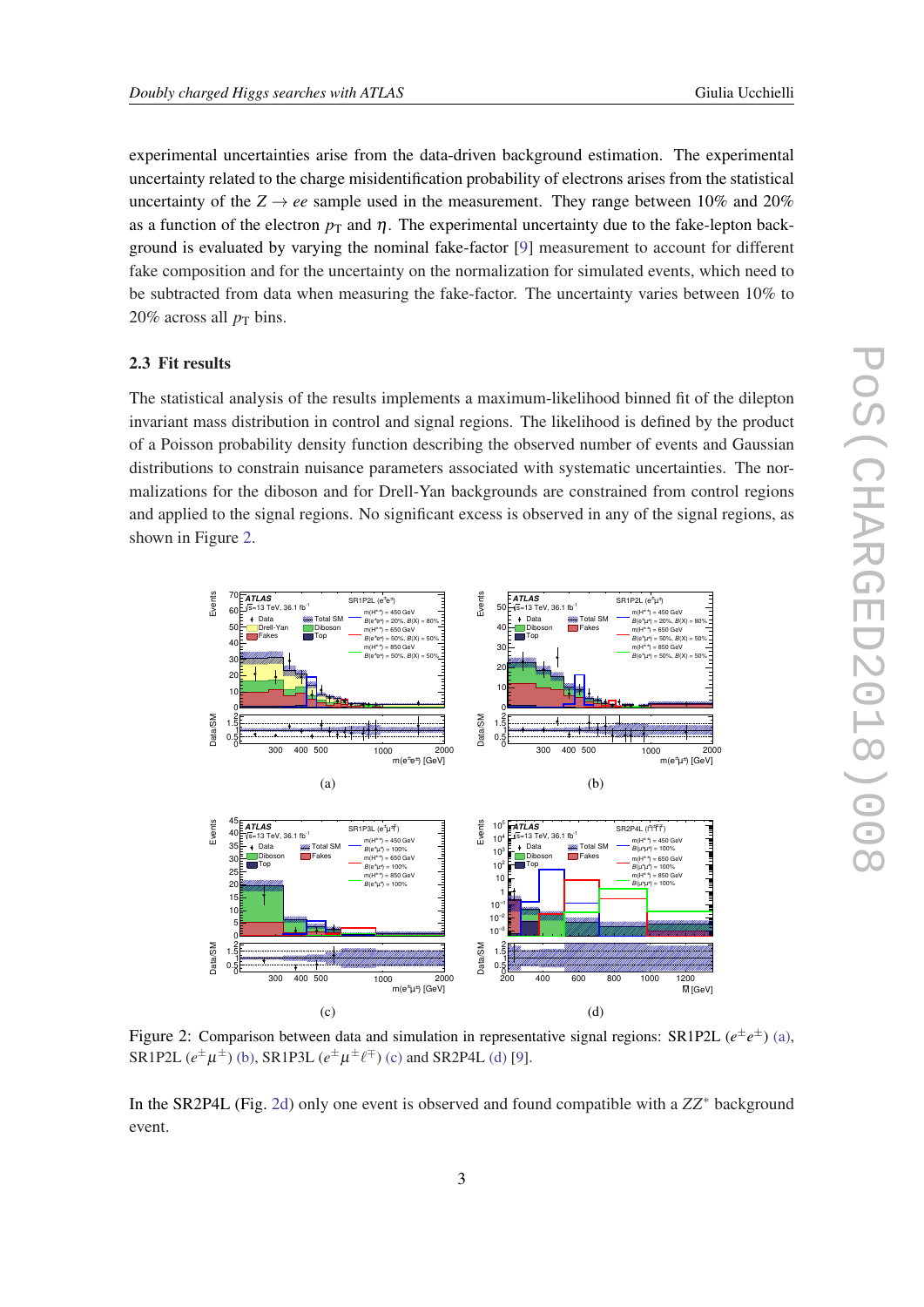#### 2.4 Exclusion limits

The total branching ratio of  $H^{\pm\pm}$  can be written as  $B(H^{\pm\pm}\to e^\pm e^\pm)+B(H^{\pm\pm}\to \mu^\pm \mu^\pm)+B(H^{\pm\pm}\to \mu^\pm e^\pm)$  $e^{\pm}\mu^{\pm}$ ) = 100%. In this scenario, the sensitivity is dominated by the SR2P4L, which presents the highest A $\times$ ε. The tested  $H^{\pm\pm}$  mass hypotheses vary between 200 and 1300 GeV. The results are presented in Figure 3. The fit was performed for values of  $B(H^{\pm \pm} \to \ell^{\pm} \ell^{\pm})$  from 1% to 10% in 1% intervals, and from 10% to 100% in 10% intervals. The production cross-section is excluded down to 0.1 fb, corresponding to 3-4 signal events, which is the theoretical limit of a 95% CL exclusion.



Figure 3: Observed lower mass limits for the left-handed [\(a\)](#page-0-0) and right-handed [\(b\)](#page-0-0)  $H^{\pm\pm}$  for all branching ratio combinations that sum to 100% [\[9](#page-8-0)].



Figure 4: Lower limit on the  $H^{\pm\pm}$  boson mass for the left-handed [\(a\)](#page-0-0) and the right-handed [\(b\)](#page-0-0) particle. Plots show the minimum observed limit on the mass as a function of  $B(H^{\pm \pm} \to \ell^{\pm} \ell^{\pm})$  [[9\]](#page-8-0).

Additional motivation to study cases where  $B(H^{\pm \pm} \to \ell^{\pm} \ell^{\pm}) < 100\%$  is given by type-II See-Saw models with specific neutrino mass hypotheses, resulting in a fixed branching ratio combination which might differ from  $B(H^{\pm \pm} \to \ell^{\pm} \ell^{\pm}) = 100\%$ . In the latter case, i.e.  $B(H^{\pm \pm} \to \ell^{\pm} \ell^{\pm}) = 100\%$ .  $\ell^{\pm}\ell^{\pm}$ ) + *B*( $H^{\pm\pm}$   $\rightarrow$  *X*) = 100%, *X* represents  $\tau$  leptons or *W* bosons, as well as particles that escape detection. The branching ratio hypotheses into  $B(H^{\pm \pm} \to e^{\pm}e^{\pm}), B(H^{\pm \pm} \to \mu^{\pm} \mu^{\pm})$  and  $B(H^{\pm\pm} \to e^{\pm}\mu^{\pm})$  are first considered separately. Figure 4 shows the minimum lower limit among the three flavour decay channels. The observed lower mass limits vary from 770 GeV to 870 GeV for  $H_L^{\pm \pm}$  with  $B(H^{\pm \pm} \to \ell^{\pm} \ell^{\pm}) = 100\%$  and are above 450 GeV for  $B(H^{\pm \pm} \to \ell^{\pm} \ell^{\pm}) \ge 10\%$ . For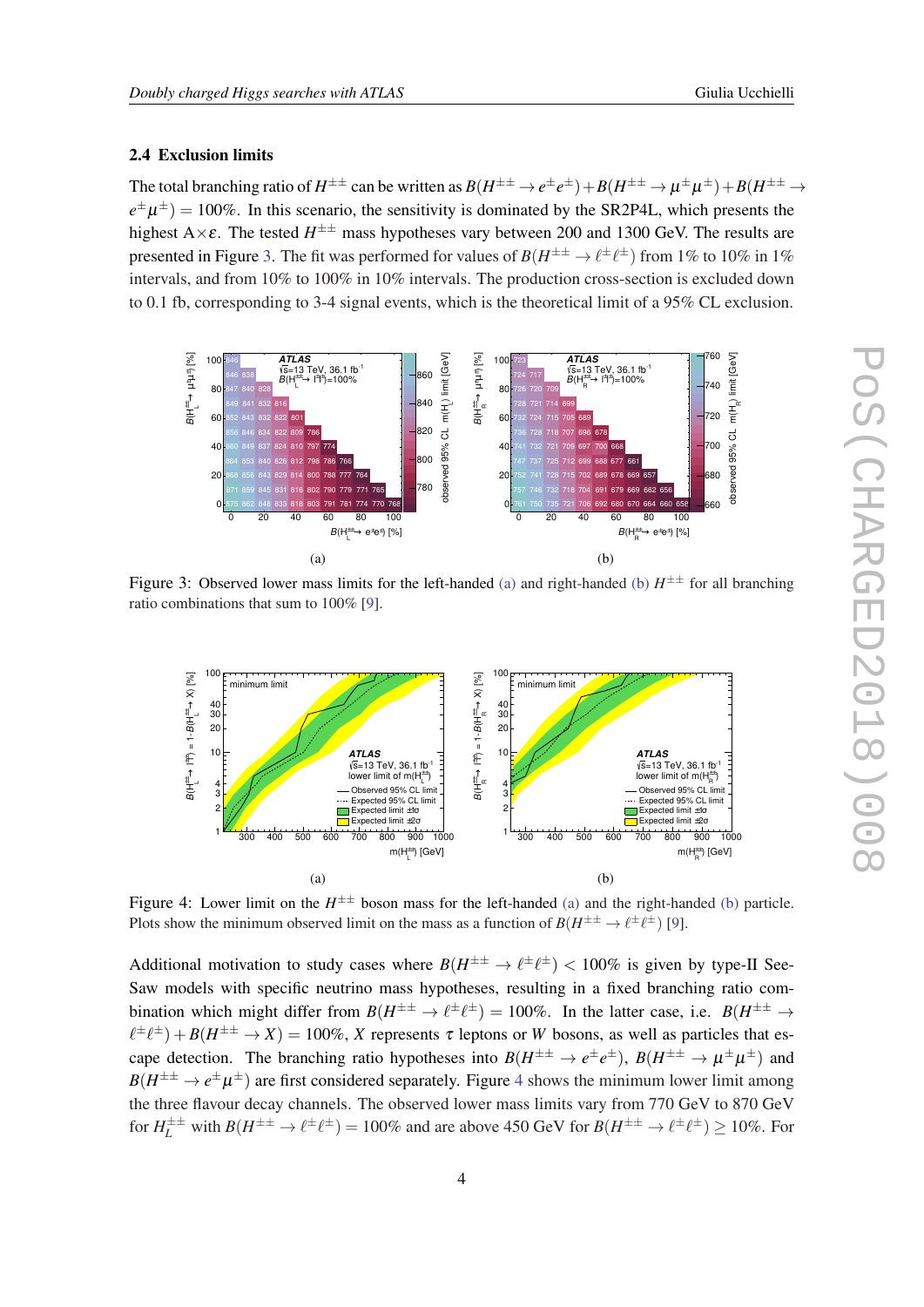$H_R^{\pm\pm}$  the lower mass limits vary from 660 GeV to 760 GeV for  $B(H^{\pm\pm} \to \ell^{\pm} \ell^{\pm}) = 100\%$  and are above 320 GeV for  $B(H^{\pm \pm} \to \ell^{\pm} \ell^{\pm}) \geq 10\%$ .

# 3. Search for  $H^{\pm\pm} \to W^\pm W^\pm$

The search for  $H^{\pm\pm} \to W^{\pm}W^{\pm}$  assumes a VEV for the triplet different from zero<sup>4</sup>. The four W boson final state is identified by the presence of light charged leptons, missing transverse energy  $(E_T)$  and jets [\[11](#page-8-0)].

Table 2: Preselection criteria for the three channels. In the  $3\ell$ ,  $\ell_1/\ell_2$  indicate the same-sign leptons, while  $\ell_0$  denotes the lepton with a charge opposite to the total lepton charge [\[11](#page-8-0)].

| Selection criteria                                                             | $2\ell^{ss}$                                            | $3\ell$                                                            | $4\ell$                                                  |  |  |  |  |
|--------------------------------------------------------------------------------|---------------------------------------------------------|--------------------------------------------------------------------|----------------------------------------------------------|--|--|--|--|
| Trigger                                                                        | At least one lepton with $p_T^{\ell} > 30 \text{ GeV}$  |                                                                    |                                                          |  |  |  |  |
|                                                                                | that fulfils the requirements of single-lepton triggers |                                                                    |                                                          |  |  |  |  |
| $N_{\ell}(L\text{-type}, p_{\text{T}} > 10 \text{ GeV},  \eta_{\ell}  < 2.47)$ | 2                                                       | 3                                                                  | 4                                                        |  |  |  |  |
| $N_{\ell}(T\text{-type}, p_{\text{T}} > 10 \text{ GeV},  \eta_{\ell}  < 2.47)$ |                                                         | $2(\ell_{1,2})$                                                    |                                                          |  |  |  |  |
| $ \sum Q_{\ell} $                                                              | 2                                                       |                                                                    | $\theta$                                                 |  |  |  |  |
| Lepton $p_T$ threshold                                                         | $p_{\rm T}^{\ell_1,\ell_2} > 30,20~{\rm GeV}$           | $p_{\textrm{T}}^{\ell_0,\ell_1,\ell_2} > 10, 20, 20 \textrm{ GeV}$ | $p_{\rm T}^{\ell_1,\ell_2,\ell_3,\ell_4} > 10~{\rm GeV}$ |  |  |  |  |
| $E_{\rm T}^{\rm miss}$                                                         | $> 70 \text{ GeV}$                                      | $>$ 30 GeV                                                         | $>$ 30 GeV                                               |  |  |  |  |
| $N_{\rm jets}$                                                                 | $\geq 3$                                                | $\geq 2$                                                           |                                                          |  |  |  |  |
| $b$ -jet veto                                                                  |                                                         | $N_{b-\text{iet}}=0$                                               |                                                          |  |  |  |  |
| Low SFOS $m_{\ell\ell}$ veto                                                   |                                                         | $m_{\rho^{\pm}\rho^{\mp}} > 15 \; GeV$                             | $m_{\rho^{\pm}\rho^{\mp}} > 12 \; GeV$                   |  |  |  |  |
| $Z$ boson decays veto                                                          | $ m_{e^{\pm}\,e^{\pm}}-m_Z >10\ GeV$                    | $ m_{\rho^{\pm}\rho^{\mp}}-m_Z >10~GeV$                            |                                                          |  |  |  |  |

Each channel is first selected using the preselection requirements presented in Table 2. These definitions are eventually optimised using a rectangular cut optimization, which depends on the  $m_{H^{\pm\pm}}$  hypothesis. The optimization exploits the angular correlation of the  $H^{\pm\pm}$  decay products in the  $\eta$  –  $\phi$ -plane, as well as the invariant mass of the system or the  $p<sub>T</sub>$  of the jets. Some of the variables used in the rectangular cut optimization are presented in Figure [5](#page-6-0).

The major background for this search are due to misreconstructed objects and to  $VV$ ,  $t\bar{t}V$  production.

#### 3.1 Background estimation

The data-driven techniques used for background estimation are similar to what already discussed Section [2.1.](#page-2-0) The probability for electron charge misreconstruction, instead of being applied to simulation, is here applied to opposites-sign data events. The fake-factor is also measured similarly to what explained in Section [2.1](#page-2-0) however, due to the low number of events in the control region, it is provided as a single number integrated over the lepton  $p<sub>T</sub>$  spectrum, separately for electrons and muons. The measured fake-factors amount to  $F_e = 0.14 \pm 0.03$  and to  $F_\mu = 0.48 \pm 0.07$  and applied to events containing either two or three leptons [[11\]](#page-8-0). In the  $4\ell$  signal region, where fake

<sup>&</sup>lt;sup>4</sup>The VEV is set ~0.1 GeV.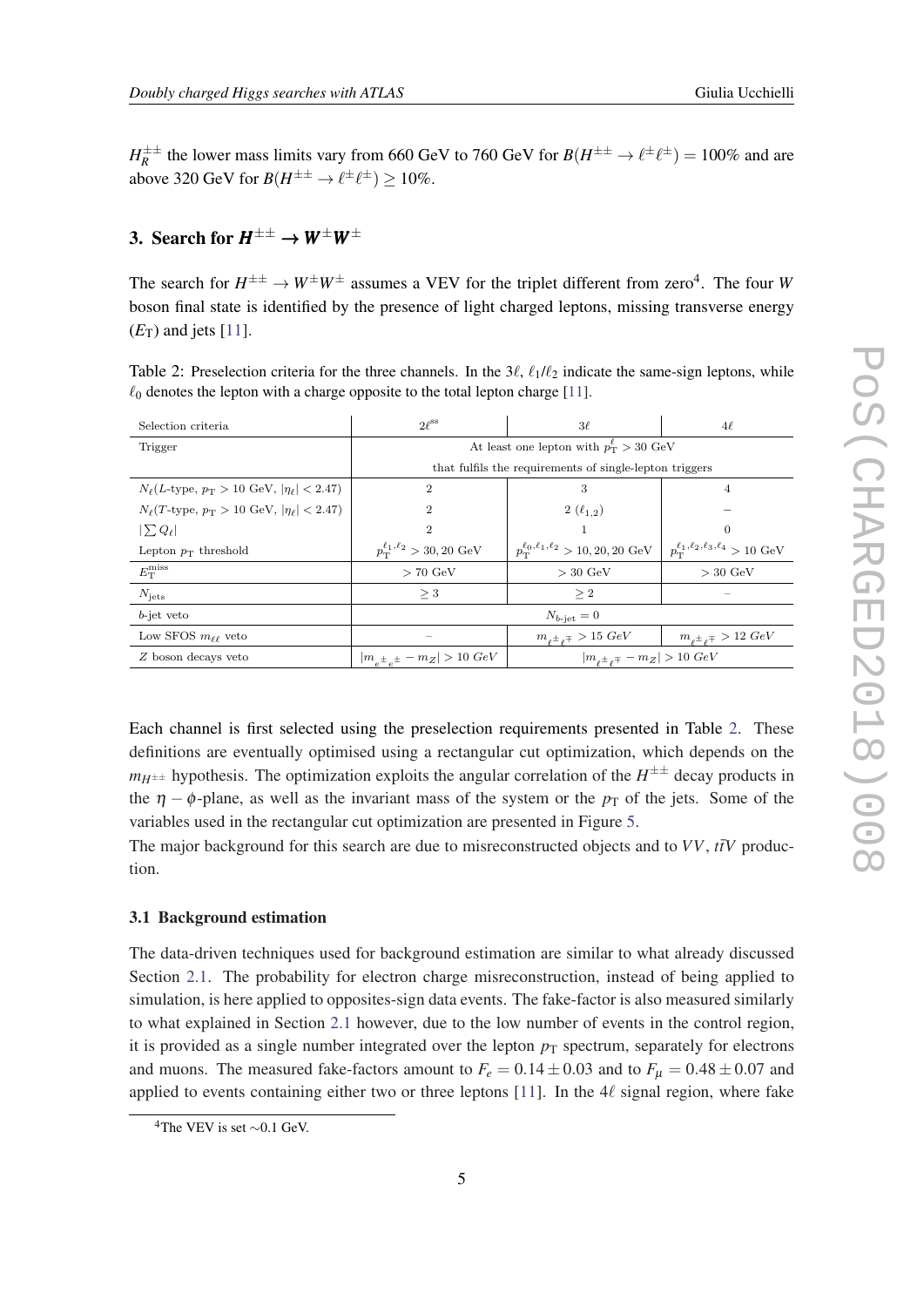<span id="page-6-0"></span>

Figure 5: Distribution of few representative variables used in the optimization of the 2 $\ell$  [\(a\)](#page-0-0), 3 $\ell$  [\(b\)](#page-0-0) and 4 $\ell$  [\(c\)](#page-0-0) signal regions [[11\]](#page-8-0).

leptons mostly arise from *b*-jet decays from  $t\bar{t}V$  production as well as from light-quarks from *Z*+jets production, a data-driven scale factor is measured as:

$$
N_{\text{Data}|X}^{\ell} - N_{\text{Frompt}|X}^{\ell} = \lambda_T^{\ell} N_{t\bar{t}|X}^{\ell} + \lambda_Z^{\ell} N_{Z+\text{jets}|X}^{\ell}
$$
\n(3.1)

where X=*Z*, *T* identifies the light- or heavy-flavour enriched control region. The data-driven scale factors are  $\lambda_T^e = 1.12 \pm 0.05$ ,  $\lambda_Z^e = 1.03 \pm 0.07$ ,  $\lambda_T^{\mu} = 1.11 \pm 0.05$  and  $\lambda_Z^{\mu} = 0.94 \pm 0.07$ . These factors are then applied as an event weight to the simulation.

#### 3.2 Systematic uncertainties

The theoretical uncertainties originate from PDFs, matrix element calculation and parton shower simulation and are found to be 2.4%, 1.7% and 3.8% respectively for the 2 $\ell$ , 3 $\ell$  and 4 $\ell$  signal regions  $[11]$  $[11]$ . The theoretical uncertainties associated to *VV* production and  $t\bar{t}V$  are assessed using dedicated simulated samples and are 24% and 17% respectively. The largest experimental uncertainty arise from electron charge misidentification, which varies between 22% and 28% for the  $2\ell$ *ee* and *e*µ channels. The uncertainties of the fake-lepton contribution range from 50% to 250% and are mainly due to the low statistic of the control samples.

#### 3.3 Fit results

The statistical interpretation of the results implements a likelihood test as discussed in Section [2.3](#page-3-0). However, the low number of events in the signal region does not allow the implementation of a multi-bin fit. Therefore, only the total event yield in each of the signal regions is included in the fit, as presented in Figure [6.](#page-7-0)

#### 3.4 Exclusion limit

The expected and observed upper limits on the  $H^{\pm\pm} \to W^{\pm}W^{\pm}$  cross-section at 95% confidence level (CL), obtained from the combination of the  $2\ell$ ,  $3\ell$  and  $4\ell$  channels are presented in Figure [7](#page-7-0). The tested  $H^{\pm\pm}$  mass hypotheses vary between 200 and 700 GeV. Assuming a linear interpolation of the sensitivity between neighbouring mass hypotheses, the observed (expected) lower limit on the mass of the  $H^{\pm\pm}$  boson is 220 GeV (250 GeV) at 95% CL.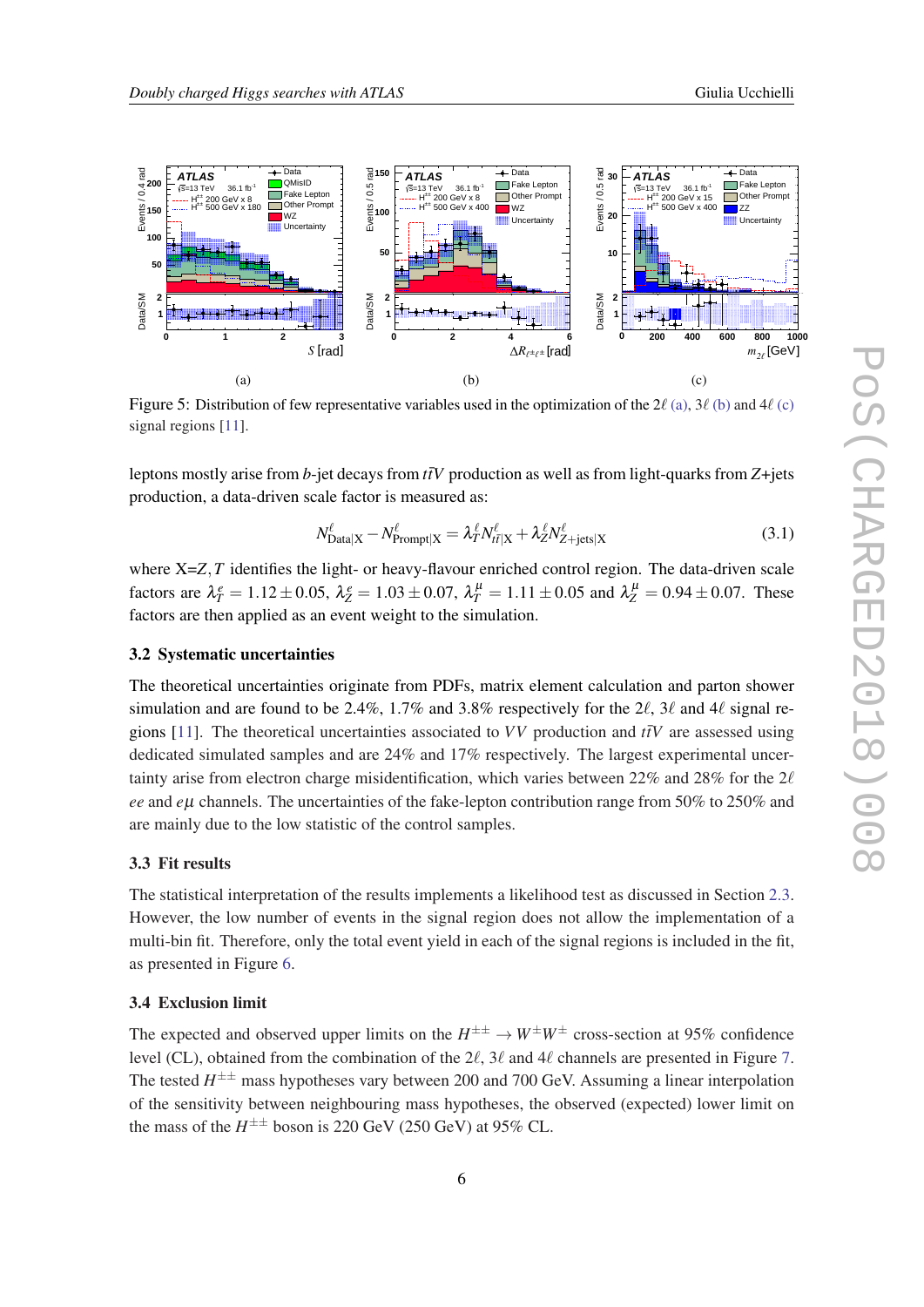<span id="page-7-0"></span>

Figure 6: Event yields in the signal regions, optimised for  $m_{H^{\pm\pm}} = 200$  [\(a\),](#page-0-0) 300 [\(b\),](#page-0-0) 400 [\(c\),](#page-0-0) and 500 [\(d\)](#page-0-0) GeV [[11\]](#page-8-0).



Figure 7: Observed and expected upper limits for  $pp \to H^{\pm\pm}H^{\mp\mp} \to W^{\pm}W^{\pm}W^{\mp}W^{\mp}$  cross-section times branching ratio at 95% CL [\[11](#page-8-0)].